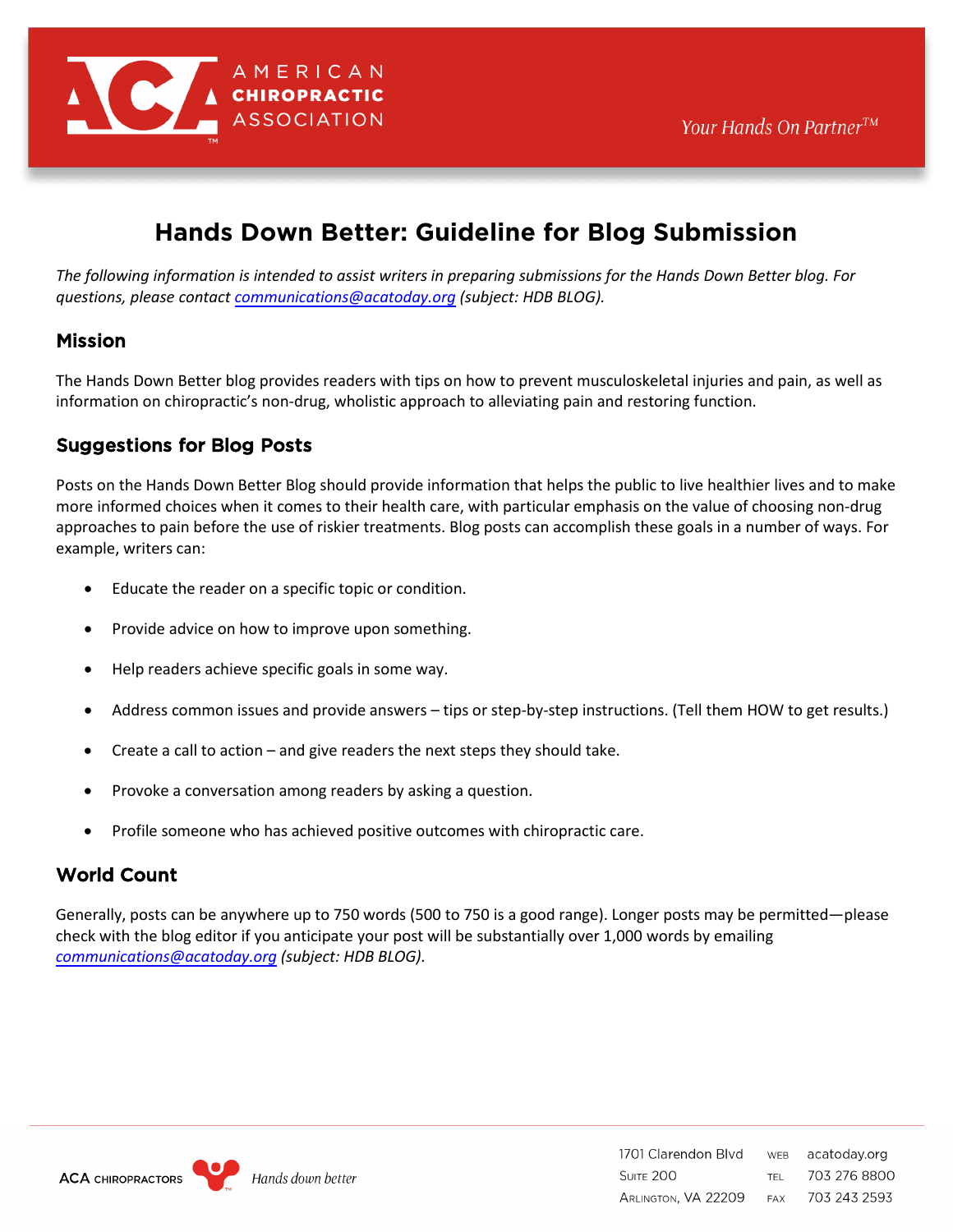

# **Deadlines**

Posts should be submitted on the deadline established between the author and the blog editor. If you are a regular contributor, a monthly/weekly/quarterly deadline will be determined. Posts should be submitted to *c[ommunications@acatoday.org](mailto:communications@acatoday.org) (subject: HDB BLOG)*.

# Style and Format

Depending on the subject, blogs are written in more of a conversational style. Writers have more latitude to let their personalities and writing style show. Best practices for blogs also suggest the following:

- Craft the blog post with one, clear point in mind, and illustrate that point with examples, stats, metrics, research, personal stories, etc.
- Create a catchy title (preferably 65 characters or less). Try to include important keywords in the title, if possible.
- Add links where possible. In the Hands Down Better blog, we suggest one or two for shorter posts (300 to 500 words) and three to five for longer posts (750 + words).
- Try to present information in outline form add subheads, if possible, so readers can scan the post.
- If you are listing information, use bullets.
- Any photos submitted with a blog post should be in either .jpg or .png formats.
- Submit any charts or tables in a Word document, already formatted.

# Format for Citations and References

For an in-text citation, add a numerical superscript after the sentence that contains information from an outside source. Example: Recent research shows that spinal manipulation is effective.<sup>1</sup>

Include references at the end of your post:

#### *Journal Reference:*

#### **Author(s). Title. Journal, Year; Volume(Issue): Pages accessed: DOI or URL if available.**

1. Bronfort G, Evans R, Anderson A, Svendsen K, Bracha Y, Grimm R. Spinal Manipulation, Medication, or Home Exercise with Advice for Acute and Subacute Neck Pain: A Randomized Trial. *Annals of Internal Medicine*, 2012; 156(1): 1-10.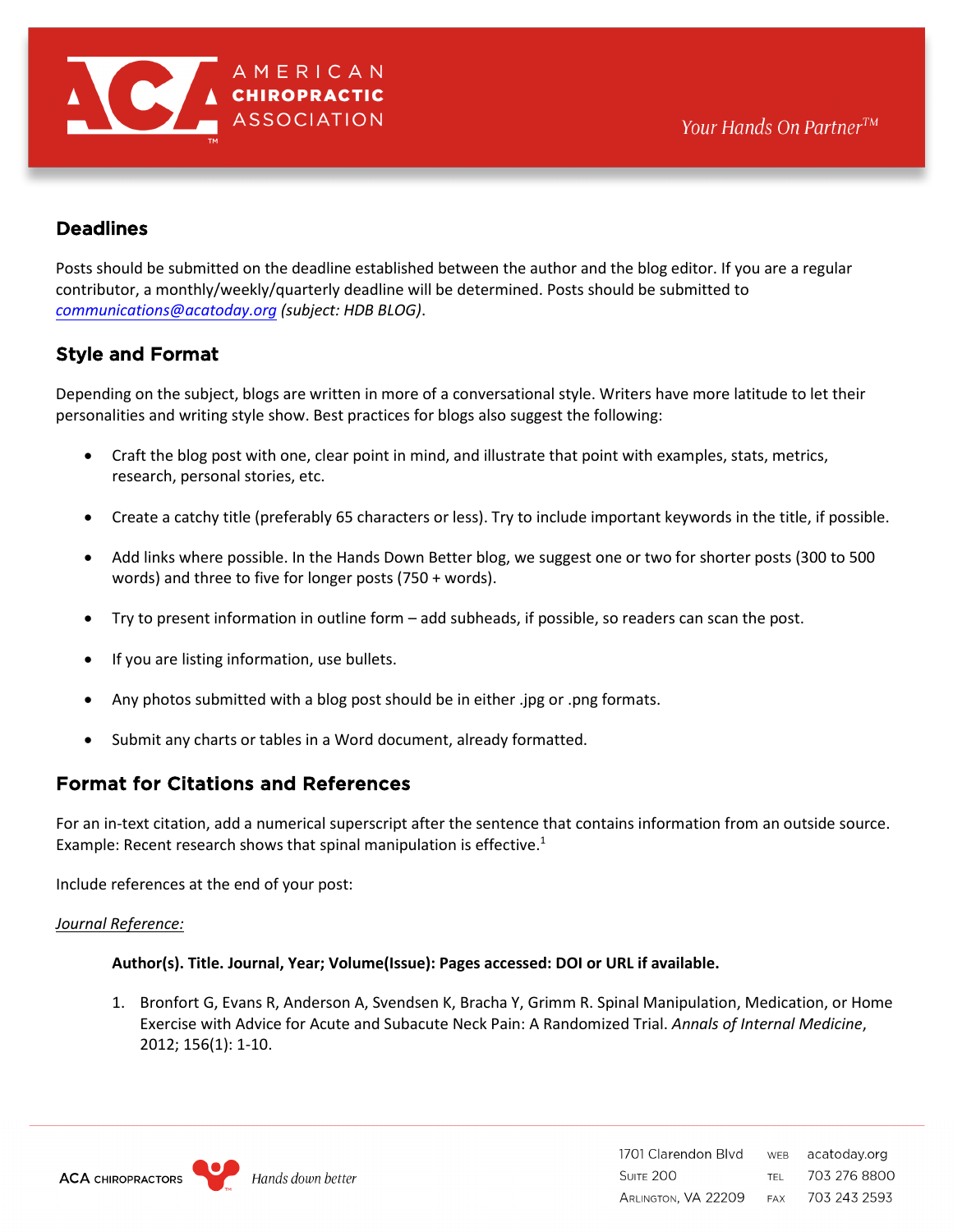

#### *Website reference:*

#### **"Article Title (if available)," Website, date accessed, URL.**

- 1. "Francis Collins," Wikipedia, accessed May 10, 2017, [https://en.wikipedia.org/wiki/Francis\\_Collins](https://en.wikipedia.org/wiki/Francis_Collins).
- 2. The Clinical Compass, accessed May 10, 2017, <http://clinicalcompass.org/>.

### We Won't Accept

- Any post that is not evidence-based.
- Anything that may be construed as a link-building scheme.
- Anything that's too promotional for your company or organization. Reserve self-promotion to your bio (as opposed to marketing a business, course, workshop or service directly in the post). Please note that links in the body of the post may be removed by the blog team.
- Anything that's offensive or inaccurate.
- Anything that's overly critical of individuals or companies (this is not a site to air personal grievances).

# Editorial Policy

Posts published in the Hands Down Better blog are screened by ACA staff and ACA's Editorial Advisory Board; however, neither ACA nor its contributors, officers and staff investigate, endorse, or approve any statements of fact or opinion, which are solely the responsibility of the authors and sources of information. They are published on the authority of the writer(s) over whose name they appear and are not to be regarded as expressing the views of the ACA.

# Permissions

People whose blog posts are accepted for publication on the Hands Down Better blog must assume full responsibility for any permissions necessary to publish the work, including obtaining permission to publish any accompanying photos, charts and figures.

# Reposting

Posts submitted to Hands Down Better must be offered for exclusive publication, unless otherwise approved by the Hands Down Better blog editor.